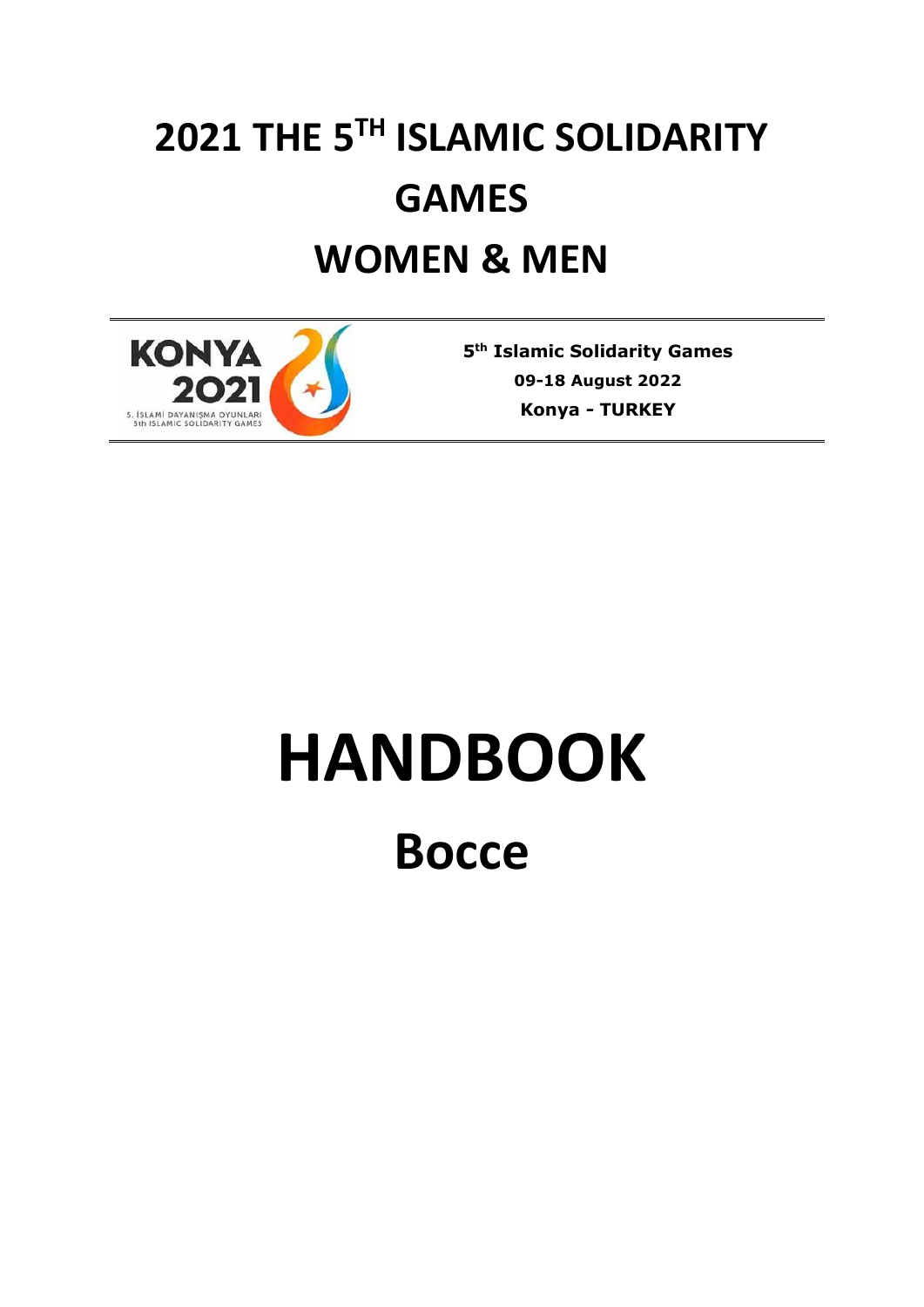# **Introduction**

| <b>Title</b>                     | <b>Sports Handbook - Bocce</b>                                                                                     |  |  |  |
|----------------------------------|--------------------------------------------------------------------------------------------------------------------|--|--|--|
| <b>Headnote</b>                  | This document provides a summary of competition<br>requirements and technical guidelines for Bocce<br>competition. |  |  |  |
| <b>Version</b>                   | 1.3                                                                                                                |  |  |  |
| Date of Issue                    | 14/01/2022                                                                                                         |  |  |  |
| <b>Status</b>                    | <b>Final Version</b>                                                                                               |  |  |  |
| <b>Document Owner</b>            | <b>Halis Yunus ERSOZ</b>                                                                                           |  |  |  |
| <b>Name of Organizer</b>         | <b>Fatih UYSAL</b>                                                                                                 |  |  |  |
| <b>Issuing Organization Name</b> | <b>TISGOC</b>                                                                                                      |  |  |  |
| Category                         | Sports - Technical                                                                                                 |  |  |  |
| <b>Access Restrictions</b>       | <b>TISGOC UNCLASSIFIED</b>                                                                                         |  |  |  |

### **Handbook Revision Review**

| <b>Version</b> | <b>Date</b> | <b>Author</b>                    | <b>Summary Flow</b>                  |
|----------------|-------------|----------------------------------|--------------------------------------|
| 1.0            |             | Turkish Bocce, Bowling and Darts | <b>First Draft</b>                   |
|                |             | Federation                       |                                      |
| 1.1            |             | Sports Directorate               | <b>General Comments and Revision</b> |
| 1.2            |             | <b>ISSF</b>                      | <b>General Comments and Revision</b> |
| 1.3            |             | International Bocce Federation   | <b>Final Version</b>                 |

# **Abbreviations and Terminology**

| <b>Title</b>                                          | <b>Abbreviations</b> | <b>Notes</b> |
|-------------------------------------------------------|----------------------|--------------|
| <b>Islamic Solidarity Sports Federation</b>           | <b>ISSF</b>          |              |
| Turkish Islamic Solidarity Games Organizing Committee | <b>TISGOC</b>        |              |
| 5 <sup>th</sup> Konya Islamic Solidarity Games        | <b>KONYA 2021</b>    |              |
| National Olympic Committee                            | <b>NOC</b>           |              |
| International Bocce Confederation                     | <b>CBI</b>           |              |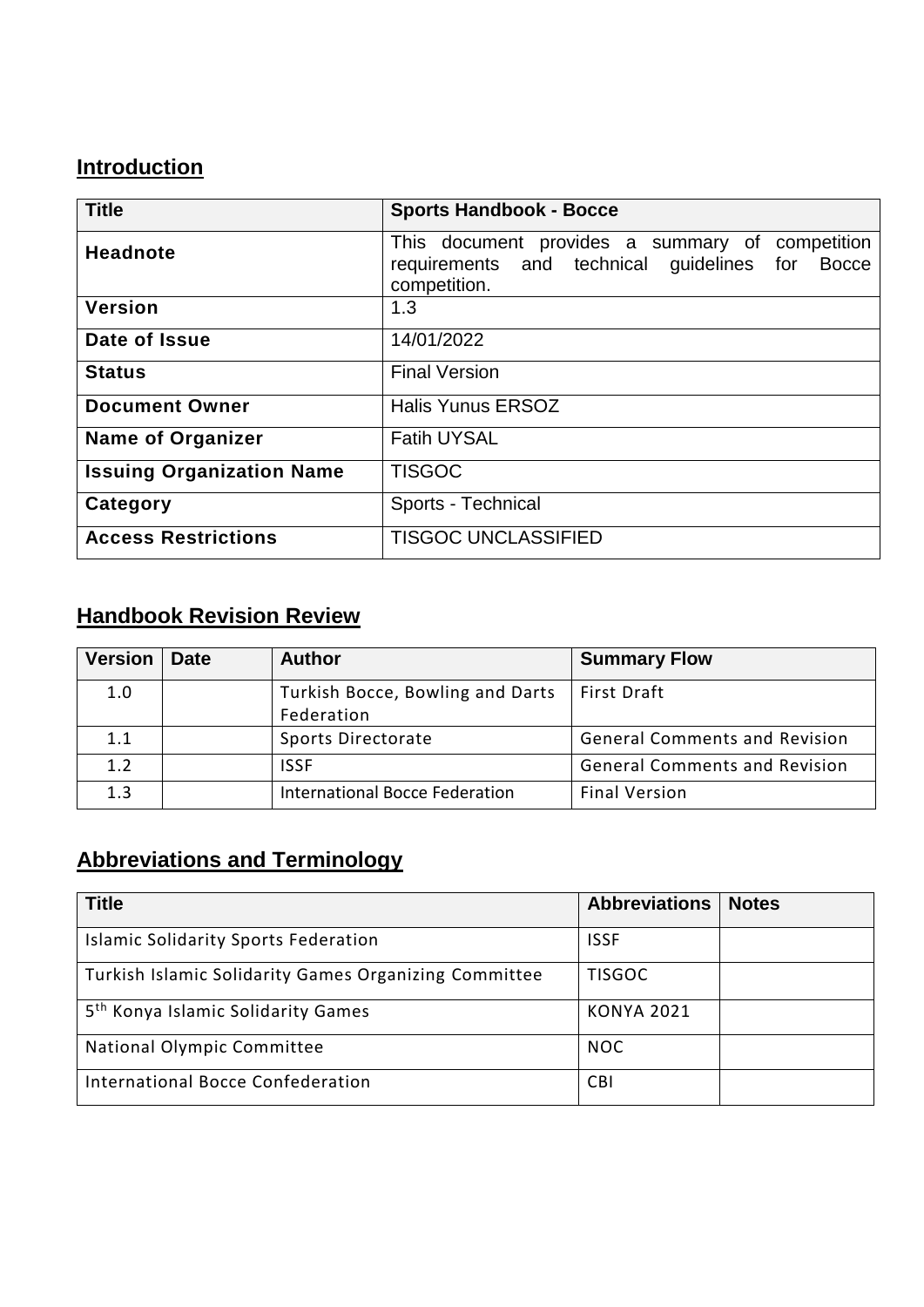#### **TECHNICAL RULES**

#### **1. COMPETITION RULES AND REGULATIONS**

**1.1** All Raffa competitions will be held within the framework of the CBI international competition rules. In case of any dispute, the final Italian version of the CBI Game Rules will prevail.

**1.2** All Volo competitions will be held in accordance with the FIB international competition rules. In case of any dispute, the final French version of the FIB Game Rules will prevail.

**1.3** Any changes to the competition formats and program will be the responsibility of the bocce technical delegate.

#### **2. COMPETITION MANAGEMENT**

**2.1** Competitions will be organized by TISGOC under the authority of ISSF in accordance with the CBI and FIB Game Rules and under the supervision of the Technical Committee.

#### **3. LOCATION AND COMPETITION SCHEDULE**

**3.1** Bocce competitions will be held between 09-12 August 2022 at Saraçoğlu Sports Facilities Bocce Hall.

**3.2** An official training program will be organized for the teams on 08 August 2022. The training hours of teams will be announced later.

#### **4. TECHNICAL MEETING**

**4.1** The technical meeting will be held on 08 August 2022 at 17:00 at Saraçoğlu Sports Facilities Bocce Hall.

**4.2** CBI and FIB officials, technical delegate, referee and jury of appeal representatives, and a maximum of 2 trainers and 1 administrator from each participating country will be able to attend the meeting.

**4.3** The special rules to be applied in the competition (match durations, time-out and look-out rights, substitutions etc.), the details of the competition format and the final version of the competition program will be announced at the technical meeting.

**4.4** The drawing of lots will be done during the meeting.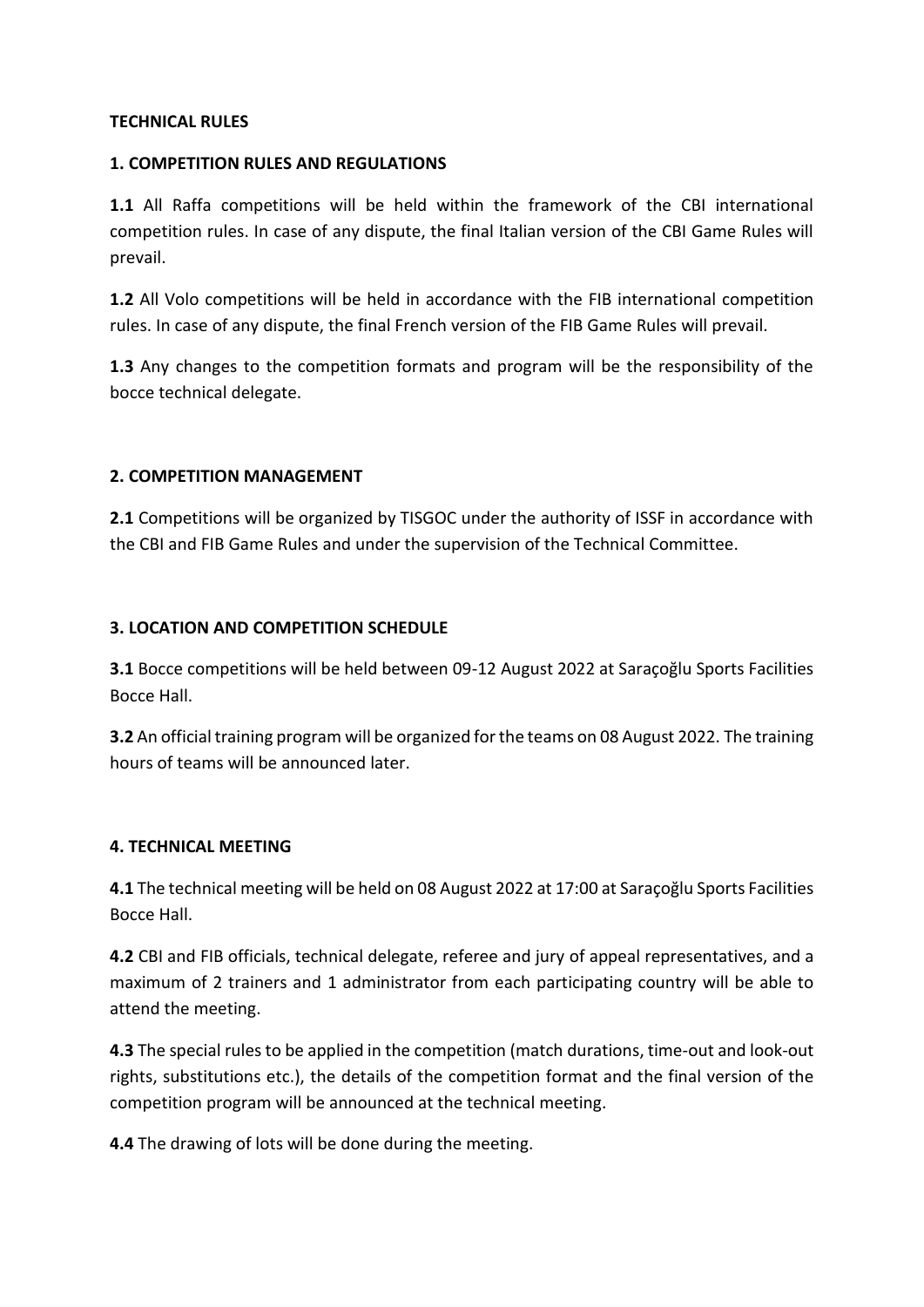#### **5. COMPETITION AND PARTICIPATION**

**5.1** The national federations of ISSF member National Olympic Committees can participate in the organization with a maximum of 6 female and/or 6 male athletes in CBI and/or FIB in the sport of Bocce.

**5.2** Even if a country participates with only one athlete, it must have a trainer.

**5.3** The same player may compete in both Raffa and Volo disciplines. However, the same athlete can compete in a maximum of 2 categories in Raffa and Volo disciplines.

**5.4** Athletes playing Raffa in mixed doubles cannot compete in Raffa singles.

**5.5** Athletes competing in the game of progressive throw cannot compete in the game of the precision throw.

**5.6** See the table below for athlete quotas.

| <b>Discipline</b> | of<br><b>Number</b><br><b>Athletes</b><br>(Min/Max) |     | <b>Number of Medals</b>                       |                                                  |                     |  |
|-------------------|-----------------------------------------------------|-----|-----------------------------------------------|--------------------------------------------------|---------------------|--|
|                   | Woman                                               | Man | Woman                                         | Man                                              | <b>Mixed</b>        |  |
| <b>RAFFA</b>      | 2/3                                                 | 2/3 | Single - Double                               | Single - Double                                  | <b>Mixed Double</b> |  |
| <b>BOULES</b>     | 2/3                                                 | 2/3 | Precision shooting<br>Progressive<br>shooting | Precision<br>shooting<br>Progressive<br>shooting | <b>Mixed Relays</b> |  |
| <b>TOTAL</b>      | 4/6                                                 | 4/6 | $\overline{4}$                                | 4                                                | $\overline{2}$      |  |
|                   | 8/12                                                |     | 10                                            |                                                  |                     |  |

#### **6. COMPETITION FORMAT**

**6.1** The format of the competition in Raffa will be finalized when the number of participating teams is determined. A time limit will be applied in the competitions. The duration of the competition, the time-out and the right to observe the position of boules will be determined after the number of participants is finalized.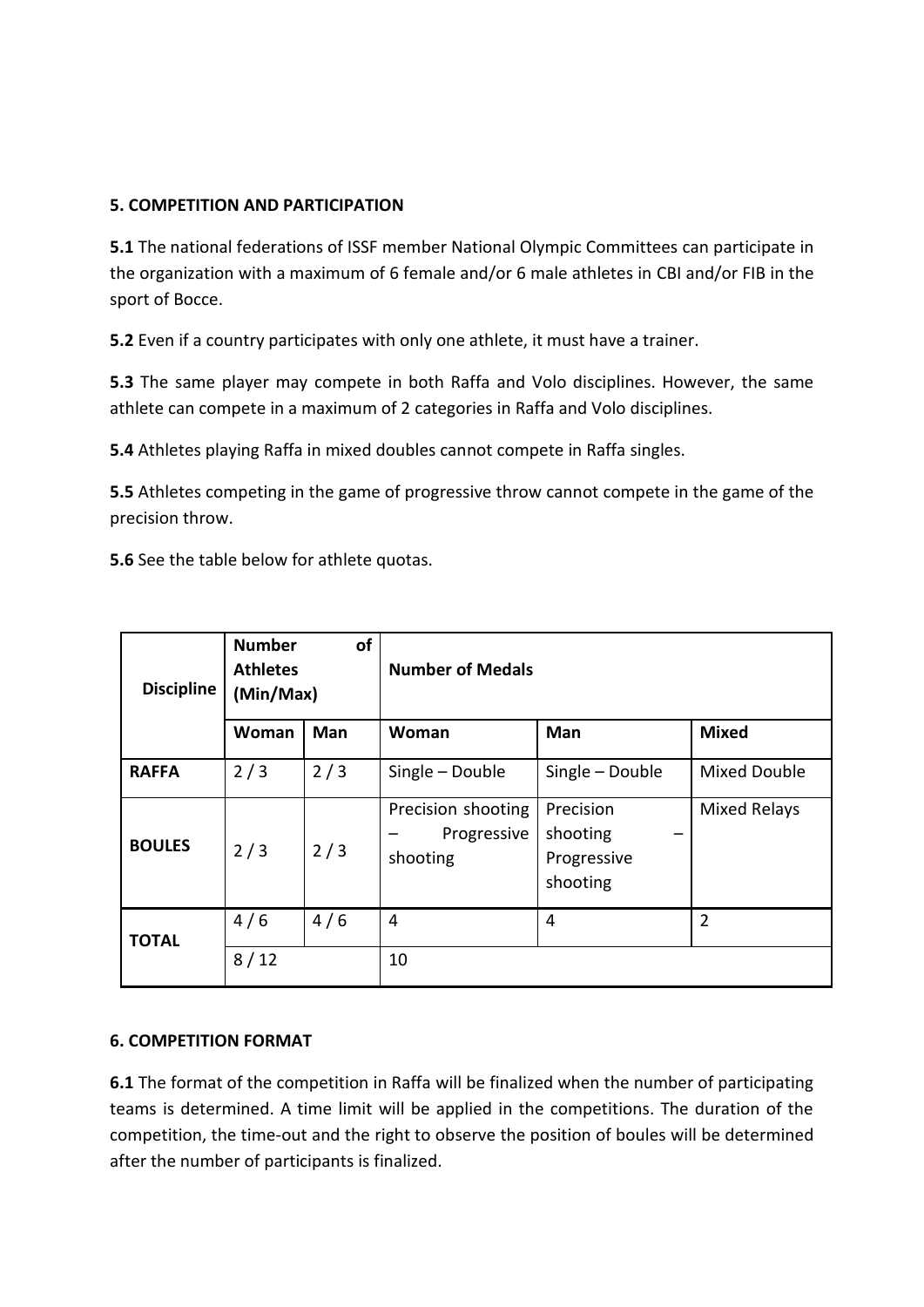**6.2** In the games of shooting of Volo, each team will have 2 rounds of shooting rights. The first round shooting order will be determined by the draw, and in the second round, the first will shoot from low to high. The top 4 rankings will be determined by adding the scores of the two rounds. The final will be played directly between the top four teams in the Precision Throw. In the Progressive Throw and Mixed relay, the semi-finals will be played between the first and the fourth, and the second and the third; and the winners will play the final.

**6.3** Both teams losing in the semi-finals will be counted third and receive a bronze medal.

#### **7. COMPETITION PROGRAM (\*)**

| 09/08/2022 |            |     |                                                        |           |              |  |  |
|------------|------------|-----|--------------------------------------------------------|-----------|--------------|--|--|
| 09:00      | 10:30      | W/M | Volo Progressive shooting<br>$1st$ Tour                | Saraçoğlu | <b>Bocce</b> |  |  |
| 11:00      | 12:30      | W/M | <b>Volo Precision shooting</b><br>1 <sup>st</sup> Tour | Saraçoğlu | <b>Bocce</b> |  |  |
| 15:00      | 16:30      | W/M | Raffa Double 1 <sup>st</sup> Tour                      | Saraçoğlu | <b>Bocce</b> |  |  |
| 17:00      | 18:30      | W/M | Double 2 <sup>nd</sup> Tour<br>Raffa                   | Saraçoğlu | <b>Bocce</b> |  |  |
| 21:00      | 22:30      | W/M | Volo Progressive shooting 2 <sup>nd</sup> Tour         | Saraçoğlu | <b>Bocce</b> |  |  |
|            | 10/08/2022 |     |                                                        |           |              |  |  |
| 09:00      | 10:30      |     | Volo Mixed Relay 1st Tour                              | Saraçoğlu | <b>Bocce</b> |  |  |
| 11:00      | 12:30      | W/M | Volo Precision shooting 2 <sup>nd</sup> Tour           | Saraçoğlu | <b>Bocce</b> |  |  |
| 15:00      | 16:30      |     | Raffa Mixed Double 1st Tour                            | Saraçoğlu | <b>Bocce</b> |  |  |
| 17:00      | 18:30      |     | Raffa Mixed Double 2 <sup>nd</sup> Tour                | Saraçoğlu | <b>Bocce</b> |  |  |
| 19:00      | 20:30      |     | Volo Mixed Relay 2 <sup>nd</sup> Tour                  | Saraçoğlu | <b>Bocce</b> |  |  |
| 21:00      | 22:30      | W/M | Raffa Single 1 <sup>st</sup> Tour                      | Saraçoğlu | <b>Bocce</b> |  |  |
|            | 11/08/2022 |     |                                                        |           |              |  |  |
| 09:00      | 10:30      |     | Volo Mixed Relay Semi-Final                            | Saraçoğlu | <b>Bocce</b> |  |  |
| 11:00      | 12:30      | W/M | Raffa Single 2 <sup>nd</sup> Tour                      | Saraçoğlu | <b>Bocce</b> |  |  |
| 15:00      | 16:30      | W/M | Raffa Single Semi-Final                                | Saraçoğlu | <b>Bocce</b> |  |  |
| 17:00      | 18:30      |     | Raffa Mixed Double Semi-Final                          | Saraçoğlu | <b>Bocce</b> |  |  |
| 19:00      | 20:30      | W/M | Volo Progressive shooting -Semi-Final                  | Saraçoğlu | <b>Bocce</b> |  |  |
| 21:00      | 22:30      | W/M | Raffa Double Semi-Final                                | Saraçoğlu | <b>Bocce</b> |  |  |
| 12/08/2022 |            |     |                                                        |           |              |  |  |
| 09:00      | 10:00      |     | Volo Mixed Relay Semi-Final                            | Saraçoğlu | <b>Bocce</b> |  |  |
| 10:00      | 11:30      | W/M | Raffa Single 2 <sup>nd</sup> Tour                      | Saraçoğlu | <b>Bocce</b> |  |  |
| 14:00      | 15:30      | W/M | Raffa Single Semi-Final                                | Saraçoğlu | <b>Bocce</b> |  |  |
| 16:00      | 17:30      |     | Raffa Mixed Double Semi-Final                          | Saraçoğlu | <b>Bocce</b> |  |  |
| 18:00      | 19:30      | W/M | Volo Progressive shooting Semi-Final                   | Saraçoğlu | <b>Bocce</b> |  |  |